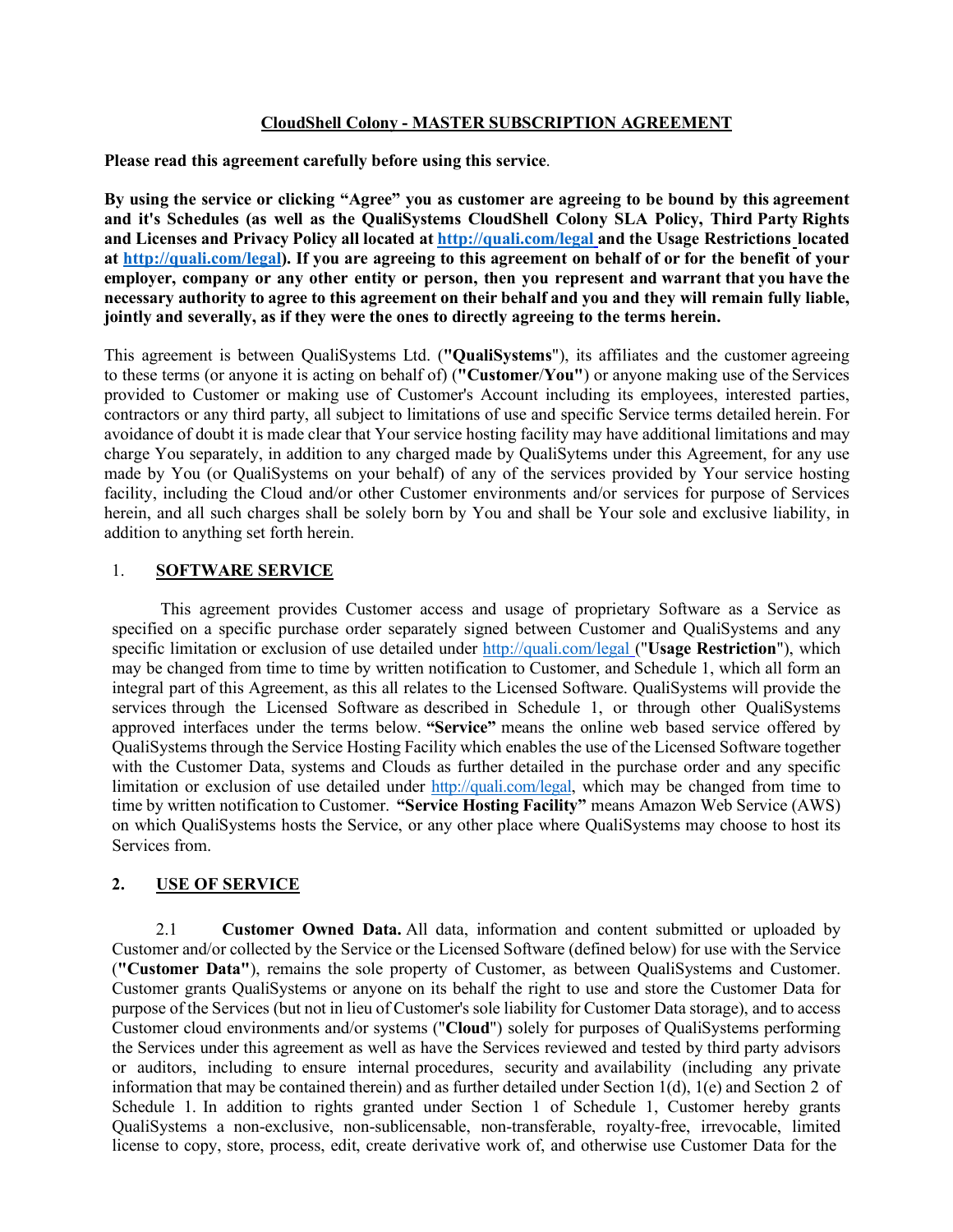purposes stated herein ("**Data License**"). In addition, Customer hereby authorizes QualiSystem's advisors, consultants, employees, service providers, and other third parties to access, receive and/or be exposed to the Customer Data for the purpose of performing the Services and/or for having the Services reviewed and tested by third party advisors or auditors, including to ensure internal procedures, security, availability and privacy. For avoidance of doubt it is made clear that such Customer Data will remain on QualiSystems systems after expiry or termination of this Agreement for archival and backup purposes only (unless Customer has specifically requested in writing after expiry or termination of this Agreement that QualiSystems delete or remove such Customer Data from QualiSystems systems) but QualiSystems will not make use of such Customer Data for purpose of this Agreement after such date of expiry or termination of this Agreement, unless required by law or court ruling.

2.2 Customer hereby warrants to QualiSystems that it either owns or licenses the Customer Data it provides, has the authority to grant QualiSystems such usage rights and access rights, including to its systems and Cloud environments and that there are no additional approvals required for granting such usage or access rights and that such access or use will not violate any third party's privacy rights. It is acknowledged by both Parties that Customer alone controls what Customer Data is submitted to, or accessed by, the Service, and is fully and solely liable for such Customer Data and access and use of it by QualiSystems or on its behalf, including its storage and what is in such Customer Data and QualiSystems has no knowledge or way to know what such Customer Data contains. Customer represent sand warrant that it has obtained, and will maintain, all rights and authority, consents, permissions, and licenses necessary for granting the Data License.

**2.3 As further detailed in Schedule 1, QualiSystems may choose to host the Services, provide them through a cloud or engage third party providers to host or provide features of the Service, including through their cloud or hosting services as well as have the Services reviewed and tested by third party advisors or auditors, including to ensure internal procedures, security and availability. This means that data you provide QualiSystems, including Customer Data or that QualiSystems has access to or collects from You (including any Personal Information, as defined below and as further described in QualiSystems Privacy Policy http://quali.com/legal, and** as referred to in Section 2 of Schedule 1) – may be transferred or exposed to such third parties or **hosted with such third party service providers on servers that they own or control. Regardless of where such third party service providers are located (and some may be located anywhere in the world including in Europe, England or United States), they or their servers may be located anywhere in the world (including in Europe, England or United States). Your Customer Data and Personal Information may even be replicated or transferred across multiple servers located in multiple countries and outside England, the European Economic Area / European Union. So please be aware that by using the Services You are expressly, freely, affirmatively and unequivocally consenting to Your data, including Your Customer Data being transferred or exposed to various third party service providers around the world (including anywhere in the world including, England, United States European Economic Area / European Union). If You do not agree to this do not use the Services or provide Personal Information to QualiSystems or onto the Account or through Licensed Software. Your receipt of the Services are a full agreement to all these terms, including expressly, freely, affirmatively and unequivocally consenting to such exposer, transfer and storage of Personal Information including in England, Europe, the US and outside the European Economic Area / European Union as detailed herein, including as detailed under Section 2 of Schedule 1 and in Our Privacy Policy.**

2.4 **Customer Access and Usage.** Customer may authorize its employees, service providers, and other third parties to access the Services, which access must be for the sole benefit of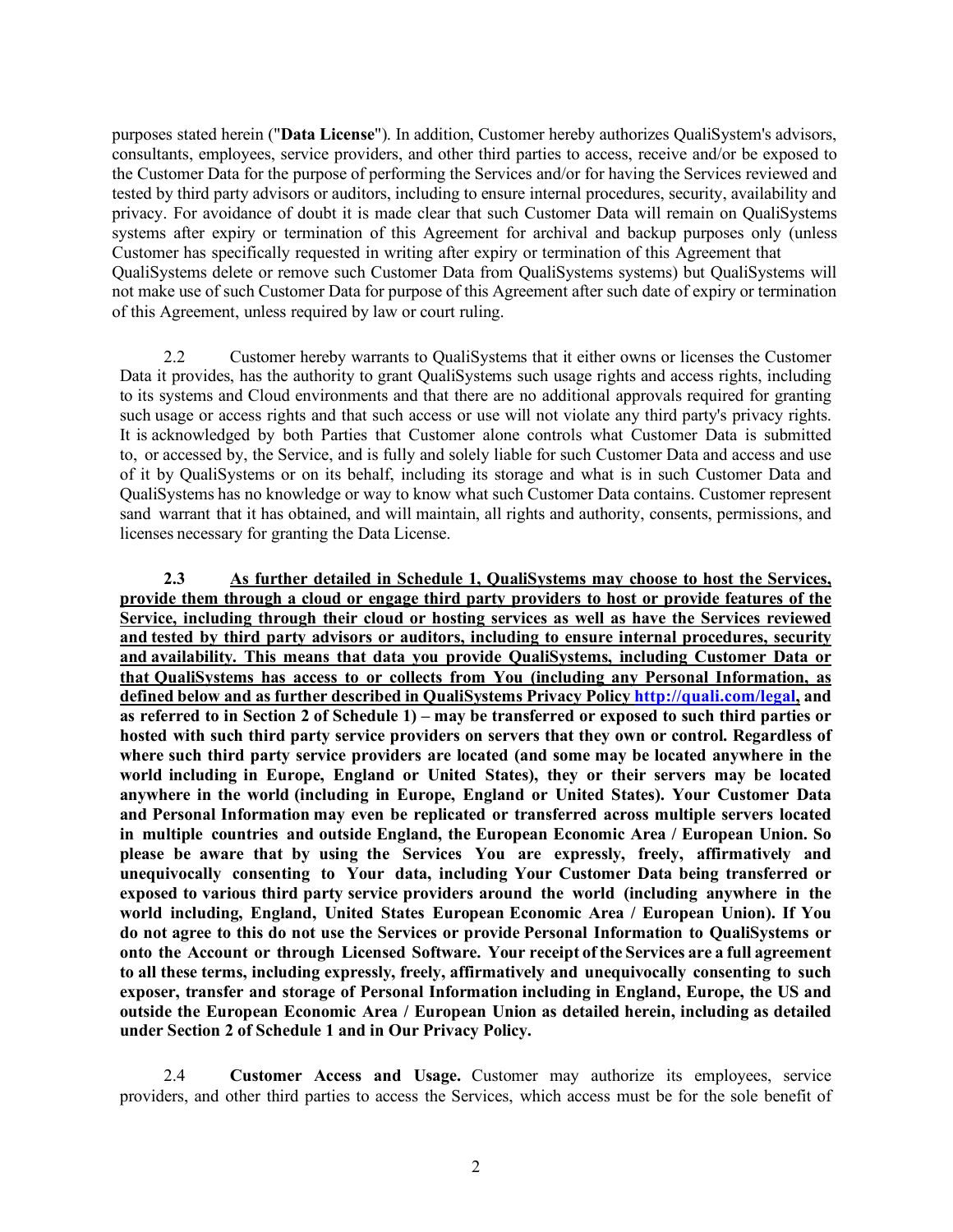Customer and in compliance with this Agreement. Customer is responsible and solely and fully liable for such representative's compliance with this agreement and for set up and management of such access and usage by such Users as further detailed in this Agreement, under Section 1 above, under Schedule 1 and any specific limitation or exclusion of use detailed under http://quali.com/legal, which may be changed from time to time by written notification to Customer.

2.5 **Customer Responsibilities.** Customer (i) must keep its passwords secure and confidential; (ii) is responsible for Customer Data, its systems, its Cloud environment and all activity in its Account in the Service, including by its Users; (iii) must use commercially reasonable efforts to prevent unauthorized access to its Account, and notify QualiSystems promptly of any such unauthorized access; (iv) may use the Service only in accordance with applicable law and under the usage restrictions further detailed in this Agreement, under Section 1 above, under Schedule 1 and any specific limitation or exclusion of use detailed under http://quali.com/legal, which may be changed from time to time by written notification to Customer and (v) be solely liable to maintain and pay hosting facility all charges required by such hosting facility for use of Customer Cloud environments and/or services for purpose of Services herein, including by Customer or by QualiSystems (which are in addition to any charges QualiSystems may charge for the Service).

2.6 **QualiSystems Support.** Other than for a Trial Licenses, QualiSystems provides customer the Service under the terms of QualiSystems' Customer **CloudShell Colony** Service Level Agreement (**"CloudShell Colony SLA"**), which is located at http://quali.com/legal.

2.7 **Hardware**. The Services do not include a license to use the hardware which may be used in conjunction with the Services (the "**Hardware**"). **QUALISYSTEMS MAKES NO REPRESENTATIONS OR WARRANTIES, EXPRESS OR IMPLIED, INCLUDING ANY WARRANTY OF MERCHANTABILITY, FITNESS FOR A PARTICULAR PURPOSE OR NON- INFRINGEMENT WITH RESPECT TO HARDWARE OR ITS USE WITH THE SYSTEMS OR SERVICES.**

2.8 **Trial.** If Customer has registered for a Trial License use of the Service, Customer may access the Service for solely for non production and trial purposes only for the time period specified by QualiSystems under such registration. At the end of such trial, Customer may request to continue to a full license by signing a specific purchase order with QualiSystems for such ongoing Services, according to the specific terms therein. "**Trial License**" means an evaluation period under which Customer is granted a temporary, non-exclusive, revocable, non-transferable, non-sublicensable, limited right for the term specified in the registration to use the Service for internal testing and evaluation purposes only and for non production use. At the end of the Trial License, QualiSystems, may, upon its sole discretion, terminate the Account, extend the Trial License for a limited time and/or allow the Service to be continued under limited functionality. In addition to any other limitations or disclaimers detailed in this Agreement regarding the Trial License, during and under a Trial License QualiSystems is not committed to support the Service and is not liable for any use made by during such Trial License by Customer, on its behalf or any other User and provides no liability, representations, indemnification, or warranty whatsoever or other commitments it may choose to provide its full licensees users (including as detailed in this Agreement), including any undertaking under the **CloudShell Colony** SLA. QualiSystems may decide not to charge for the Trial Licenses but note that Your service hosting facility may have additional limitations and may charge You for any use made by You (or QualiSystems on your behalf) of any of the services provided by Your service hosting facility, including the Cloud and/or other Customer environments and/or services for purpose of Services under such Trial License, and all such charges shall be solely born by You and shall be Your sole and exclusive liability, in addition to anything set forth herein.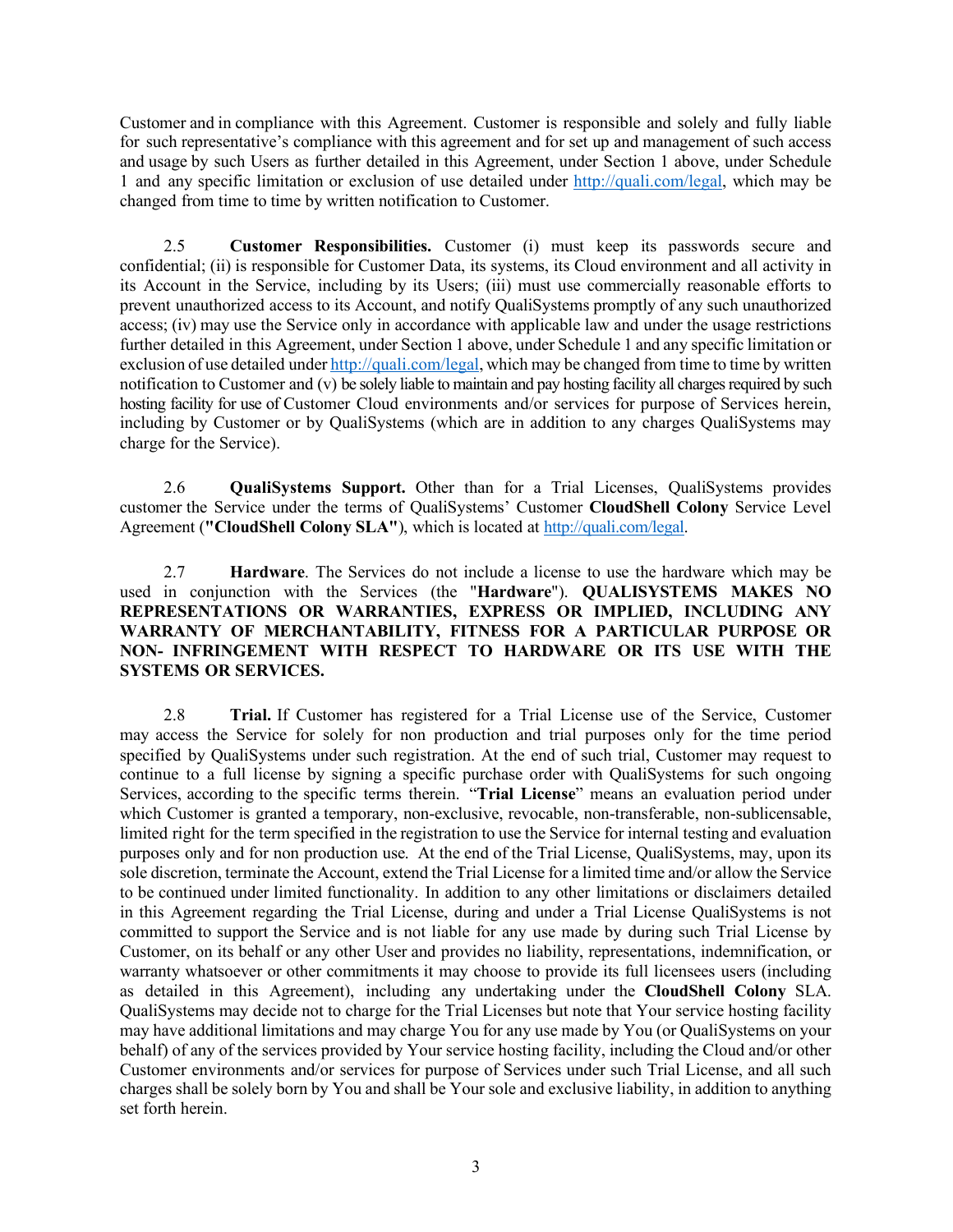#### **3. WARRANTY**

3.1 **Warranty.** Other than for a Trial Licenses, QualiSystems warrants that (i) it will not materially decrease the overall security of the Services during a subscription term, (ii) it will not materially decrease the functionality of the Services during a subscription term, and (iii) the Services will not introduce Malicious Code into Customers systems. **Malicious Code** means any code, files, scripts or programs designed to do harm (e.g. viruses, worms, time bombs or trojan horses).

3.2 **GENERAL DISCLAIMER.** OTHER THAN THE WARRANTIES PROVIDED IN SECTION 3.1 ABOVE THE SERVICE AND LICENSED SOFTWARE ARE PROVIDED AS IS AND QUALISYSTEMS DISCLAIMS ALL OTHER WARRANTIES, INCLUDING, WITHOUT LIMITATION, THE IMPLIED WARRANTIES OF MERCHANTABILITY AND FITNESS FOR A PARTICULAR PURPOSE, SATISFACTORY QUALITY, TITLE, QUIET POSSESSION, NON-INFRINGEMENT, OR QUALITY OF SERVICE, OR THAT OTHERWISE ARISE FROM A COURSE OF PERFORMANCE OR USAGE OF TRADE, ARE HEREBY DISCLAIMED. CUSTOMER ACKNOWLEDGES THAT USE OF SERVICE MAY NOT BE UNINTERRUPTED OR ERROR FREE. WHILE QUALISYSTEMS TAKES REASONABLE PHYSICAL, TECHNICAL AND ADMINISTRATIVE MEASURES TO SECURE THE SERVICE, QUALISYSTEMS DOES NOT GUARANTEE THAT THE SERVICE CANNOT BE COMPROMISED. QUALISYSTEMS IS NOT LIABLE FOR ANY CONTENT USED WITH THE SERVICES, INCLUDING CUSTOMER DATA AND SHALL BE LIABLE ONLY FOR DEPLOYMENT OF THE SERVICES SPECIFICALLY ACCORDING TO THE TERMS OF THIS AGREEMENT. QUALISYSTEMS IS NOT OBLIGATED TO MAINTAIN OR SUPPORT THE SERVICE OTHER THEN AS EXPLICITLY SET FORT IN THIS AGREEMENT, INCLUDING NO BACKWARDS COMPATIBILITY, OR TO PROVIDE THE SERVICE FOR ONGOING OR ADDITIONAL SERVICE TERMS. AT ANY TIME, THE SERVICE MAY NO LONGER BECOME AVAILABLE AND YOU MAY BE REQUIRED TO IMMEDIATELY STOP MAKING ANY FURTHER USE OF IT FOLLOWING SUCH WRITTEN NOTICE FROM QUALISYSTEMS AND YOU SHALL HAVE NO CLAIMS OR DEMANDS TOWARDS QUALISYSTEMS FOR SUCH POSSIBLE EARLY TERMINATION. YOU ACKNOWLEDGE THAT YOU ARE AWARE THAT THE SERVICES ARE PROVIDED THROUGH AWS CLOUD SERVICES (OR MAY BE PROVIDED THROUGH DIFFERENT SERVICE HOSTING FACILITY) AND QUALISYSTEMS DOES NOT WARRANT ANYTHING THAT IS OUT OF ITS DIRECT CONTROL. THE SERVICES AND LICENSED SOFTWARE WILL BE PROVIDED TO YOU SUBJECT TO AWS' (OR OTHER SERVICE HOSTING FACILITY) THEN APPLICABLE TERMS OF USE WITH NO LIABILITY ON QUALISYSTEM'S BEHALF AND UNDER YOUR SOLE AND EXCLUSIVE LIABILITY AND FULL UNDERTAKING TO FULLY INDEMNIFY QUALISYSTEMS FOR ANY BREACH OR CLAIMS AGAINST YOU OR QUALISYSTEMS WITH REGARDS TO YOUR OR YOUR USERS USE.

3.3 **THIRD PARTY SERVICE DISCLAIMER**. CERTAIN SUPPORTED THIRD-PARTY WEB SERVICES OR TECHNOLOGY THAT THE SERVICE INTEGRATES WITH MAY BE MADE AVAILABLE WITHIN THE SERVICE, IF CUSTOMER HAS AN ACCOUNT AND CONTRACT WITH THE APPLICABLE THIRD PARTY (THIRD PARTY SERVICES). QUALISYSTEMS HAS NO LIABILITY REGARDING THOSE THIRD PARTY SERVICES OR TECHNOLOGY, AND CUSTOMER'S CONTRACT WITH THAT THIRD-PARTY SOLELY GOVERNS CUSTOMER'S ACCESS, PAYMENT AND USAGE OF THAT THIRD PARTY SERVICE OR TECHNOLOGY. IN ADDITION, QUALISYSTEMS HAS NO LABILITY FOR ANY THIRD PARTY OR EXTERNAL SERVICES, INCLUDING CUSTOMER DATA, CUSTOMER SYSTEMS OR CLOUD SERVICES WHICH THE CUSTOMER CHOOSES TO USE OR WHICH HIS SYSTEMS, CLOUD OR CUSTOMER DATA ACCESS, USE OR ARE STORED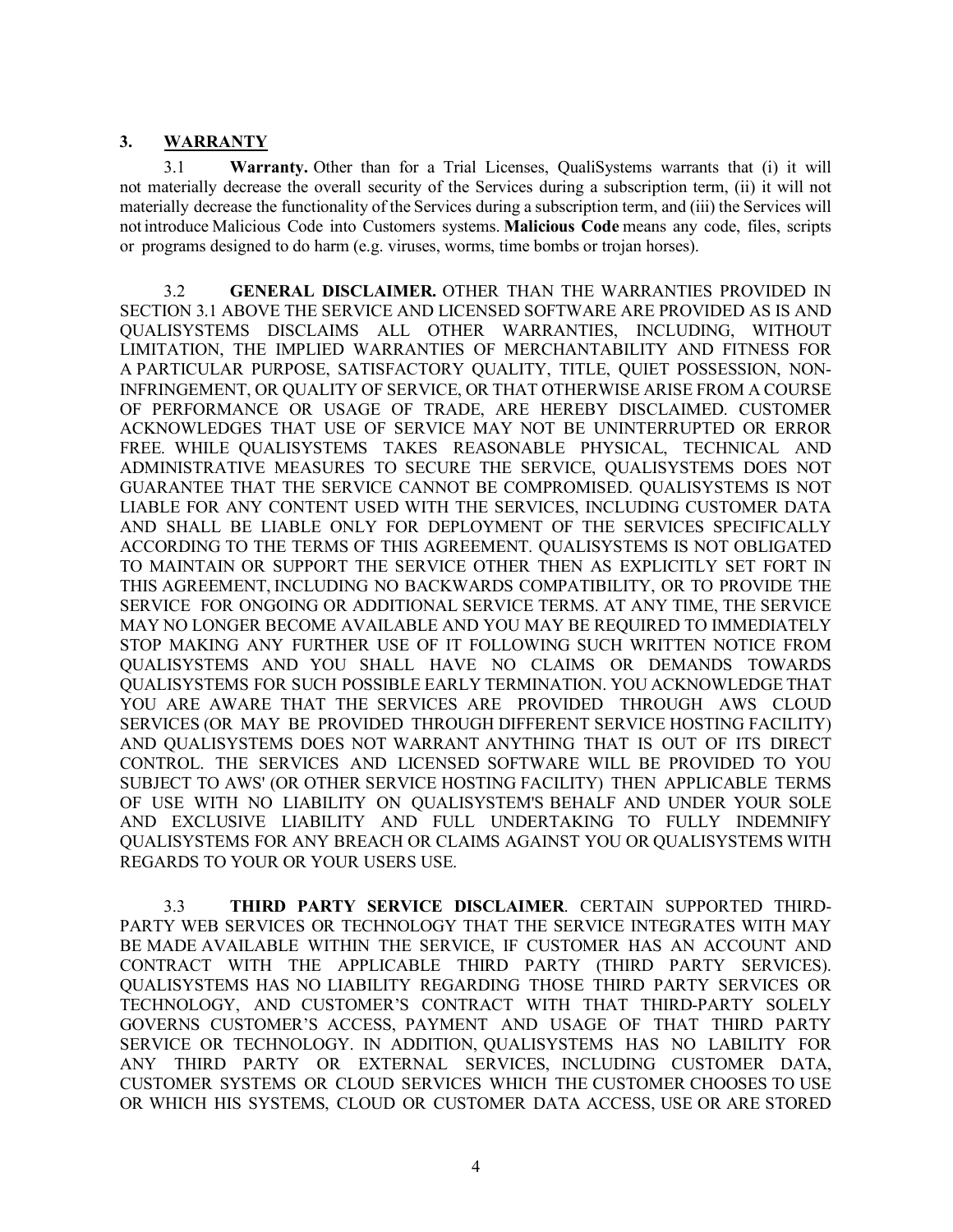ON, INCLUDING THE SERVICES INABILITY TO ACCESS SUCH SYSTEMS, CLOUD OR CUSTOMER DATA FOR ANY REASON NOT DUE TO QUALISYSTEMS. ADDITIONAL TERMS APPLY TO USE OF SUCH THIRD PARTY RIGHTS AND LICENSE AS FURTHER DETAILED IN SEC 2 AND 3 OF SCHEDULE 1 AND APPLY AS AN INTEGRAL PART OF THIS AGREEMENT

## **4. MUTUAL CONFIDENTIALITY AND DATA SECURITY**

4.1 **Definition of Confidential Information.** Confidential Information means all nonpublic information disclosed by a party (**"Discloser**") to the other party (**"Recipient**"), whether orally or in writing, that is designated as confidential or that reasonably should be understood to be confidential given the nature of the information and the circumstances of disclosure (**"Confidential Information"**). QualiSystems' Confidential Information includes without limitation the Service and Licensed Software (including without limitation the Service user interface design and layout), and Customer's Confidential Information includes without limitation the Customer Data.

4.2 **Protection of Confidential Information.** The Recipient must use the same degree of care that it uses to protect the confidentiality of its own confidential information (but in no event less than reasonable care) not to disclose or use any Confidential Information of the Disclosing Party for any purpose outside the scope of this agreement. The Recipient must make commercially reasonable efforts to limit access to Confidential Information of Discloser to those of its employees and contractors who need such access for purposes consistent with this agreement and who have signed confidentiality agreements with Recipient no less restrictive than the confidentiality terms of this agreement.

4.3 **Exclusions.** Confidential Information excludes information that: (i) is or becomes generally known to the public without breach of any obligation owed to Discloser, (ii) was known to the Recipient prior to its disclosure by the Discloser without breach of any obligation owed to the Discloser, (iii) is received from a third party without breach of any obligation owed to Discloser, or (iv) was independently developed by the Recipient without use or access to the Confidential Information, as can be demonstrated. The Recipient may disclose Confidential Information to the extent required by law or court order, but will provide Discloser with advance notice to enable Discloser to seek a protective order.

## **5. PRIVACY**

5.1 Customer hereby warrants and represents that it will provide all appropriate notices, obtain all required informed consents, comply at all times with all applicable privacy and data protection laws and regulations (including the EU General Data Protection Regulation ("**GDPR**")) for allowing QualiSystems to use the data in accordance with this Agreement (including, without limitation, the provision of such data to QualiSystems, the transfer of such data by QualiSystems to its affiliates and subcontractors, including transfers outside of the European Economic Area).

5.2 To the extent that Customer is subject to the GDPR, Customer shall download the QualiSystems' Data Processing Agreement ("**DPA**") available on QualiSystems' website and return it signed to QualiSystems as described therein.

5.3 In the event Customer fails to comply with any data protection or privacy law or regulation, the GDPR and/or any provision of the DPA, and/or fails to return an executed version of the DPA to QualiSystems, then: (a) to the maximum extent permitted by law, Customer shall be fully liable for any such breach, violation, infringement and/or processing of personal data without a DPA by QualiSystems and QualiSystems' affiliates and subsidiaries (including, without limitation, their employees, officers, directors, subcontractors and agents); (b) in the event of any claim of any kind related to any such breach, violation or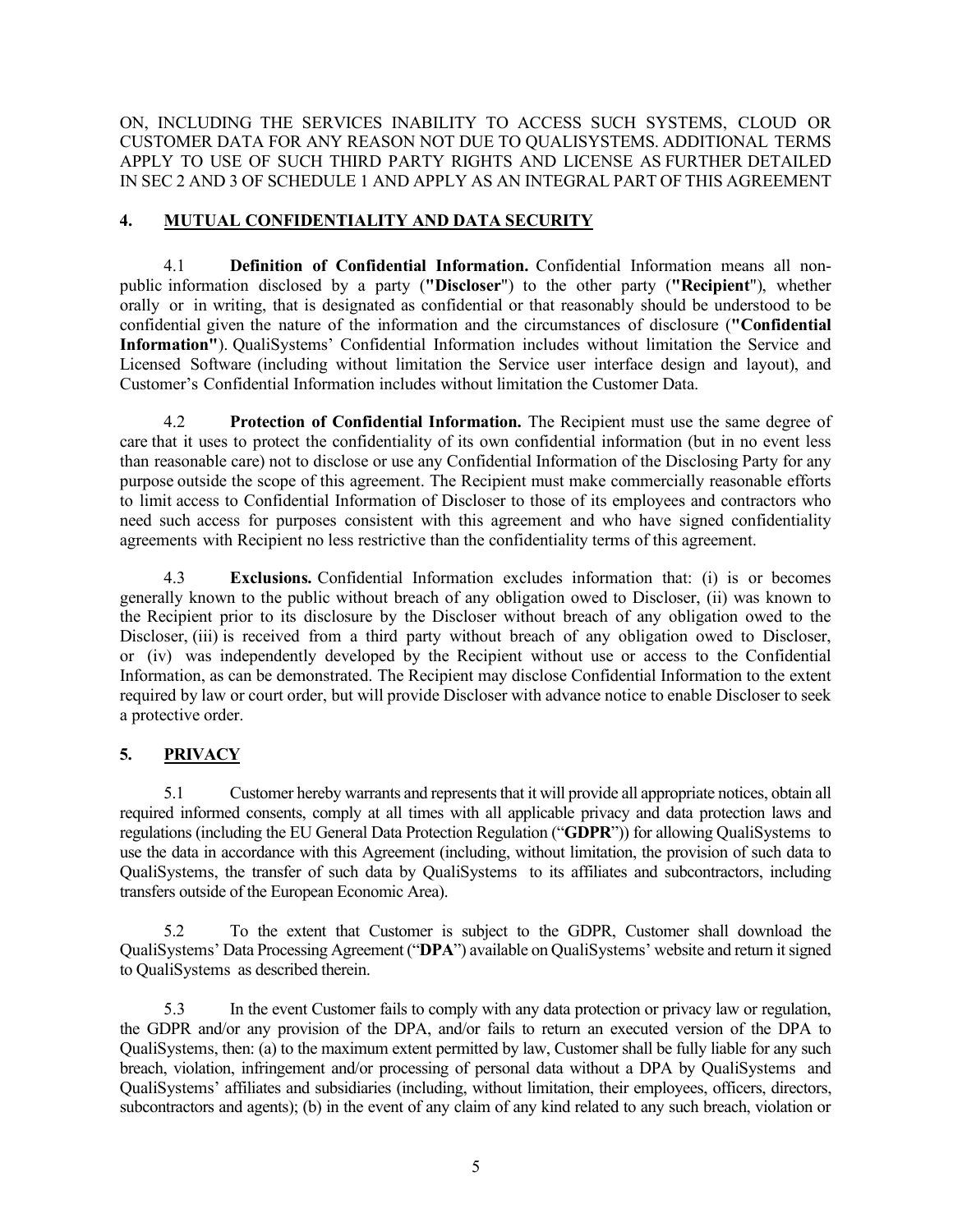infringement and/or any claim related to processing of personal data without a DPA, Customer shall defend, hold harmless and indemnify QualiSystems and QualiSystems' affiliates and subsidiaries (including, without limitation, their employees, officers, directors, subcontractors and agents) from and against any and all losses, penalties, fines, damages, liabilities, settlements, costs and expenses, including reasonable attorneys' fees; and (c) the limitation of Customer's liability under Section 9 below shall not apply in connection with Sections 5.3(a) and 5.3(b) above.

# **6. PAYMENT**

Within 30 days of receipt of an invoice, or in a different timeframe if specified on the purchase order, Customer must pay all fees agreed to on the purchase order. Customer is responsible for the payment of all sales, use, withholding, VAT and other similar taxes as well as any additional fees that may be charged by any of Customer's hosting facility for use of Customer Cloud environments and/or services for purpose of Services herein, including use made by Customer or by QualiSystems of Customer's hosting facility for use of Customer Cloud environments and/or systems (which are in addition to any charges QualiSystems may charge for the Service). This agreement may contemplate one or more orders for the Service, which orders are governed by the terms of this Agreement jointly and severally. If Customer does not pay the amounts due within 10 days of the due date, QualiSystems may suspend or terminate the Service, or both. All payments shall be made by You to QualiSystems in the currency stated in the purchase order to QualiSystems's address on the purchase order or such other address as indicated by QualiSystems. Payment obligations are non-cancellable and amounts paid are non-refundable except as otherwise stated herein. Any amount not paid when due will accrue interest on a daily basis until paid in full, at the lesser of: (i) the rate of one and a half percent (1.5%) per month; and (ii) the highest amount permitted by applicable law. If You are legally required to withhold any income or remittance tax from amounts payable to QualiSystems, then (a) You will promptly notify QualiSystems, (b) the amount payable will be automatically increased to the full extent required to offset such tax, so that the amount remitted to QualiSystems, net of all taxes, equals the amount stated in the invoice, and (c) You will provide QualiSystems with the official receipt of payment of such taxes to the appropriate taxing authority. You will be responsible for payment of any withholding taxes and shall indemnify QualiSystems from and against any claim for unpaid withholding taxes, interest and penalties, which may be claimed by the applicable tax authorities relating to payment of such taxes.

## **7. QUALISYSTEMS PROPERTY**

7.1 **Reservation of Rights.** The Service and Licensed Software, and any other information, content, data, or technologies provided by QualiSystems as part of the Service are the property of QualiSystems and its licensors, including the software code, scripts, graphics, form, text, content of text, workflow processes, user interface, and designs, and all right, title and interest in and to such items, including all associated intellectual property rights, remain only with QualiSystems. Customer may not remove or modify any proprietary marking or restrictive legends in the Service or Licensed Software.

7.2 QualiSystems owns and may use during and after the Term all anonymized and aggregate data within the Service or in relation to Customer use of the Services, only at a statistical level, regarding the level of use, performance of features of the Service or the Licensed Software (for example without limitation, location of access, number of access and times of access, duration of use, average time to resolution of an incident) for purposes of enhancing the Service or the Licensed Software as well as for technical support and other business purposes. The way this data is captured by QualiSystems will not allow for re-identification.

7.3 QualiSystems, Colony, CloudShell Colony, TestShell, CloudShell and the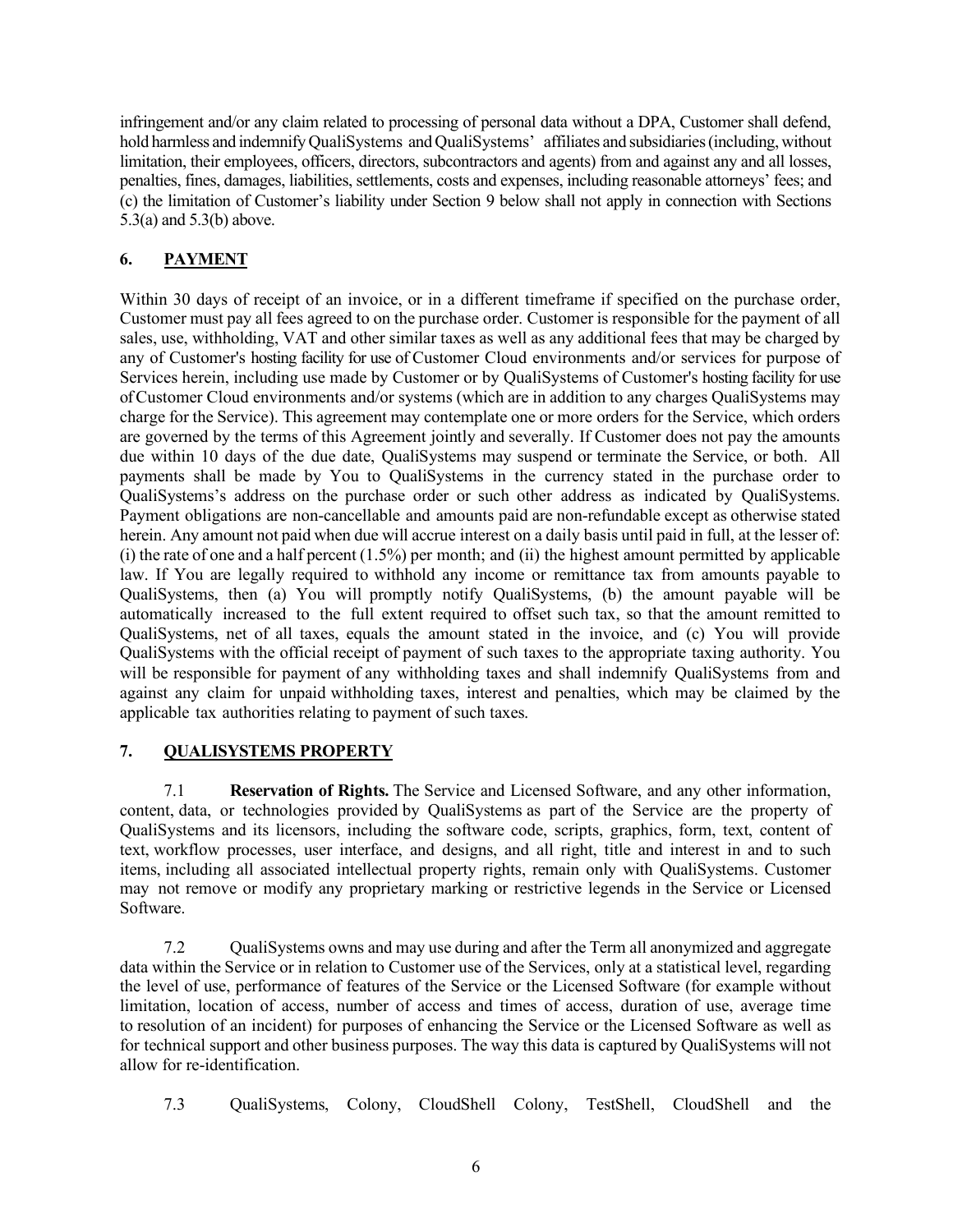QualiSystems logo, and all other QualiSystems product names are trademarks are registered trademarks of QualiSystems Ltd or its affiliates. The absence of trademark from this list does not constitute a waiver of Qualisystems intellectual property rights concerning that trademark. All other company, brand and product names and logos are marks of their respective holders.

7.4 **Restrictions.** In addition to specific usage restriction set forth in this Agreement, Section 1 above, Schedule 1 and any specific limitation or exclusion of use detailed under http://quali.com/legal, which may be changed from time to time by written notification to Customer, Customer may not (i) sell, resell, rent or lease or otherwise exploit, reproduce, distribute the Service or the Licensed Software or use it in a non internal hosting or service provider capacity, unless otherwise provided under an order; (ii) use the Service or the Licensed Software to store or transmit infringing, unsolicited marketing emails, libelous, or otherwise objectionable, unlawful or tortious material, or to store or transmit material in violation of third-party rights; (iii) interfere with or disrupt the integrity or performance of the Service or the Licensed Software; (iv) attempt to gain unauthorized access to the Service or the Licensed Software or their related systems or networks; (v) reverse engineer the Service or the Licensed Software; or (vi) access the Service or use the Licensed Software to build a competing service or product, or copy any feature, function or graphic for competitive purposes. QualiSystems may, without notice or liability to Customer or any other third party, suspend or terminate Customer's access to the Service or the Licensed Software for any breach or inappropriate use or reason to suspect such inappropriate use. Grounds for such termination may include, but are not limited to, breach of the restrictions stated above.

7.5 **Licensed Software.** All QualiSystems software provided as part of the Service (**"Licensed Software**") is licensed as follows: QualiSystems grants Customer a non-exclusive, nontransferable license, during the term of the Service as detailed in the applicable purchase order, to use the Licensed Software thorough the Service on the applicable Cloud environments, according to the same applicable usage and other limitations set forth in this Agreement, under Section 1 above, under Schedule 1 and any specific limitation or exclusion of use detailed under http://quali.com/legal, which may be changed from time to time by written notification to Customer, and for the agreed upon License Term (as defined below) purchased under the purchase order. For the avoidance of doubt, any components of the Service or the Licensed Software are only licensed hereunder, and no title in or to such components pass to the Customer. QualiSystems reserves all rights not expressly granted herein.

7.6 **Audit.** QualiSystems reserves the right to audit the Customer's use of the Services or the Licensed Software during normal business hours and with reasonable notice and to include means within the software to remotely monitor and/or limit Customer's use of the Services and the Licensed Software to those licensed under the purchase order.

## **8. LIABILITY LIMIT**

8.1 **EXCLUSION OF INDIRECT DAMAGES.** NEITHER PARTY IS LIABLE FOR ANY INDIRECT, SPECIAL, INCIDENTAL OR CONSEQUENTIAL DAMAGES ARISING OUT OF OR RELATED TO THIS AGREEMENT OR CUSTOMER DATA, INCLUDING WITHOUT LIMITATION, COSTS OF DELAY; LOSS OR UNAUTHORIZED ACCESS OF DATA OR INFORMATION; AND LOST PROFITS OR ANTICIPATED COST SAVINGS.

8.2 **LIMIT ON LIABILITY**. QUALISYSTEMS'S TOTAL LIABILITY ARISING OUT OF OR RELATED TO THIS AGREEMENT (WHETHER IN CONTRACT, TORT OR OTHERWISE) DOES NOT EXCEED THE AMOUNT PAID BY CUSTOMER TO QUALISYSTEMS UNDER THIS AGREEMENTWITHIN THE 12 MONTH PERIOD PRECEDING THE EVENT WHICH GAVE RISE TO THE CLAIM EXCEPT FOR QUALISYSTEMS DEFENSE OF THIRD PARTY CLAIMS UNDER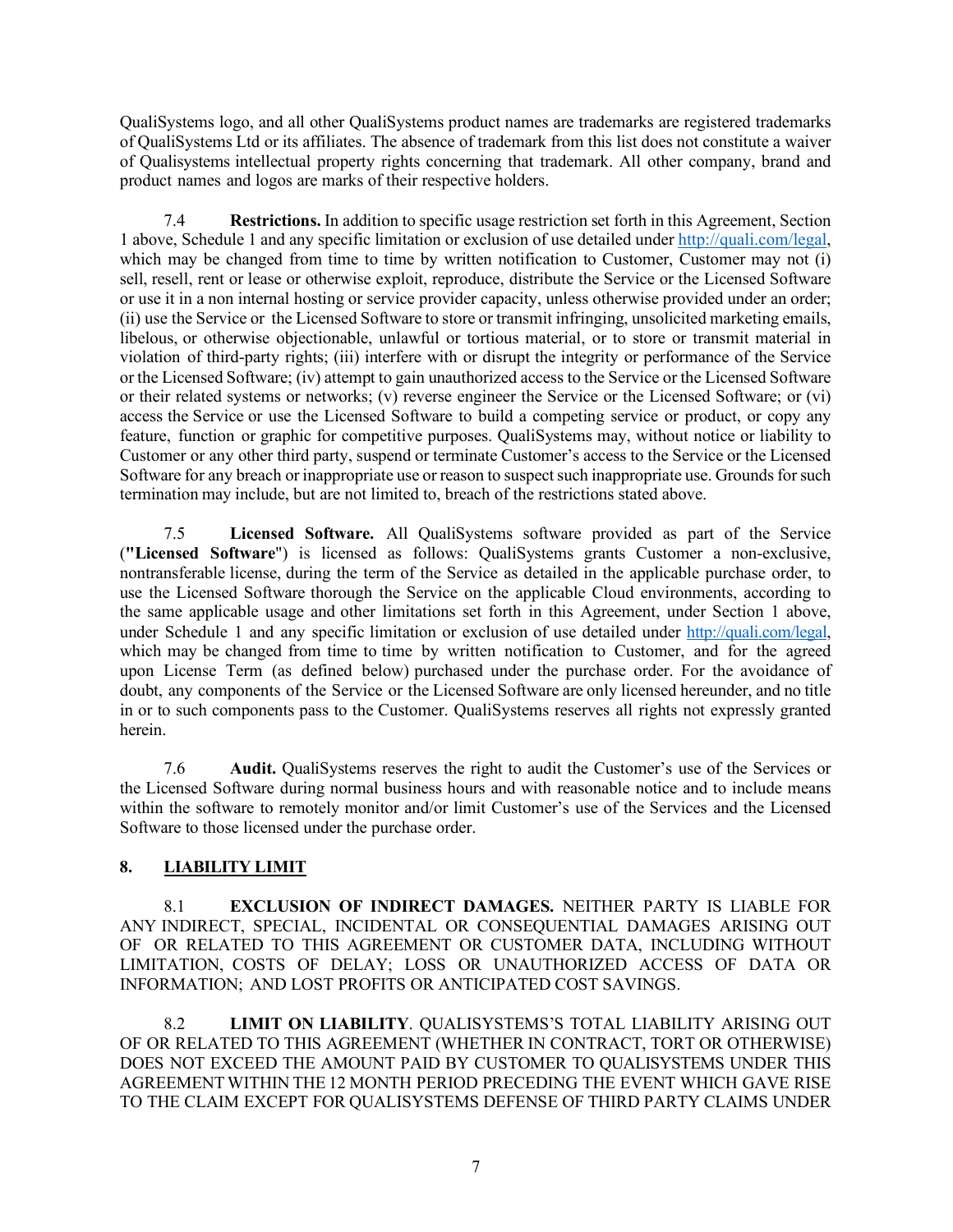SECTION 11.1 UNDER WHICH QUALISYSTEMS TOTAL LIABILITY WILL BE LIMITED TO THE LESSER OF 3 TIMES THE AMOUNT PAID BY CUSTOMER TO QUALISYSTEMS UNDER THIS AGREEMENT WITHIN THE 12 MONTHS PERIOD PRECEDING THE EVENT WHICH GAVE RISE TO THE CLAIM OR \$500,000. NOTWITHSTANDING THE ABOVE, IT IS MADE CLEAR THAT UNDER A TRIAL LICENSE QUALISYSTEMS HAS NO LIABILITY WHATSOEVER, INCLUDING UNDER SECTION 11.1.

## **9. TERM AND TERMINATION**

9.1 **Term.** This Agreement continues until applicable purchase orders expire and may not be terminated by Customer prior to expiration of such applicable purchase order term. All purchase orders automatically renew for additional one year terms at the end of the applicable term, unless a Party has notified the other that it is not interested in such renewal at least 30 days prior to the expiration of the purchase order term.

9.2 **Termination for Material Breach.** If either party is in material breach of this agreement, the other party may terminate this Agreement with immediate effect. If breach is a curable breach and the breach has not been cured within 10 business days following written notification from the non breaching party to the breaching party, such non breaching party may terminate the Agreement with immediate effect.

9.3 **Return or Destroy QualiSystems Property Upon Termination.** Upon termination of this Agreement for any reason, Customer must pay QualiSystems any amount owed to QualiSystems, immediately stop any access and use of the Services or the Licensed Software and uninstall and destroy any access to the Services or the Licensed Software and return all property of QualiSystems. Customer will confirm its compliance with this destruction or return requirement in writing upon request by QualiSystems. For avoidance of doubt it is made clear that Customer Data will remain on QualiSystems systems after expiry or termination of this Agreement for archival and backup purposes only (unless Customer has specifically requested in writing after expiry or termination of this Agreement that QualiSystems delete or remove such Customer Data from QualiSystems systems) but QualiSystems will not make use of such Customer Data for purpose of this Agreement after such date of expiry or termination of this Agreement, unless required by law or court ruling.

9.4 **Suspension of Service for Violations of Law.** QualiSystems may temporarily or permanently suspend the Service or remove the applicable Customer Data it may be holding (if any), or both, if it in good faith believes that, as part of using the Service, Customer has violated or may violate a law or any provision of this Agreement. QualiSystems will attempt to provide prior notice but not providing such prior notice shall not harm QualiSystems immediate ability to suspend or terminate the Services as detailed above. In addition, Your right to the Services may be immediately terminated and/or suspended upon notice due to a breach of the terms of this Agreement by You or any User. In no case will any such termination or suspension give rise to any liability of QualiSystems to You for a refund or other compensation.

## **10. GOVERNING LAW AND FORUM**

10.1 **This** agreement is governed by the laws of the State of New York, without regard to conflict of laws principles. Any dispute arising out of or related to this agreement must be exclusively determined by in the courts of New York, New York.

## **11. DEFENSE OF THIRD PARTY CLAIMS**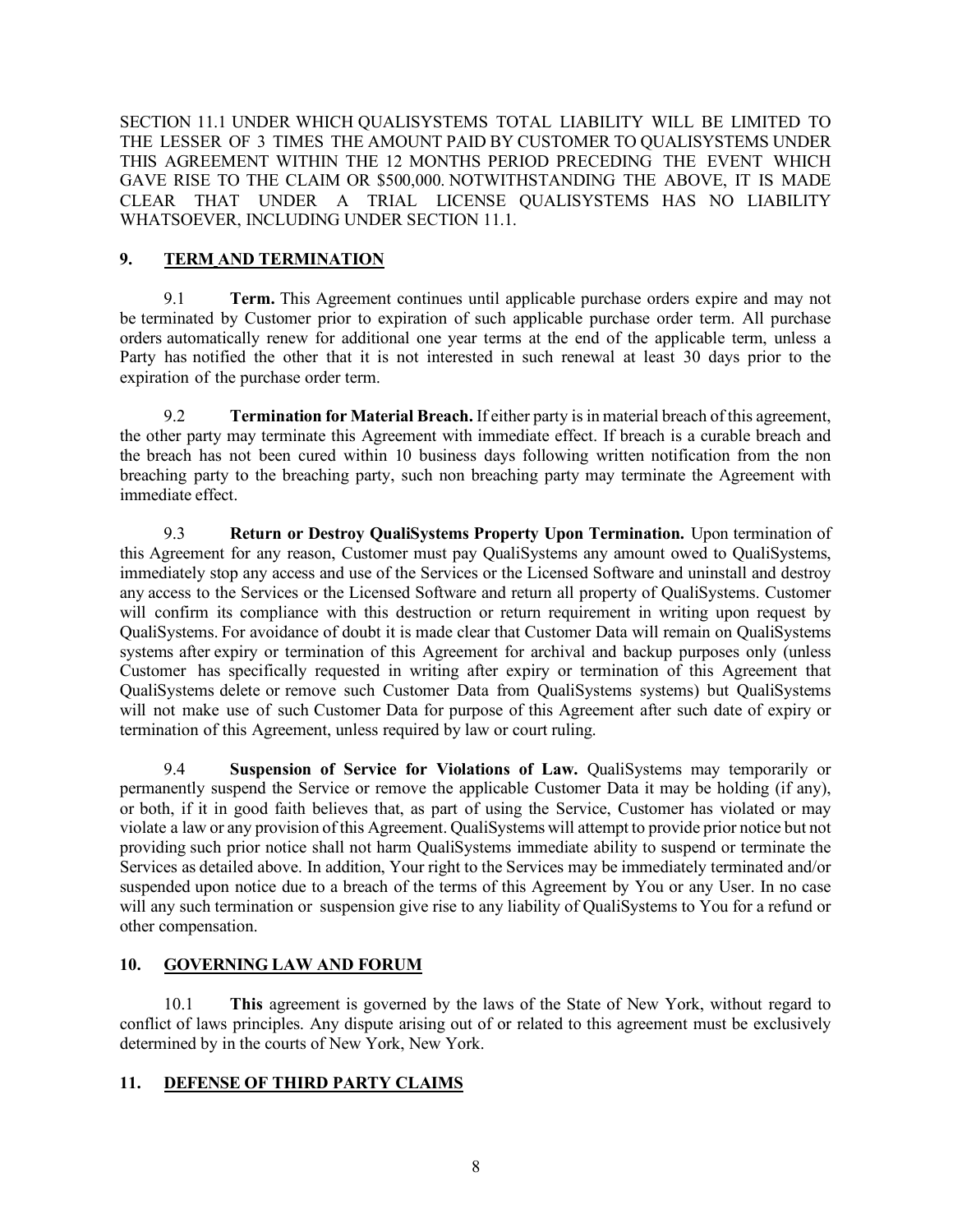11.1 Other than under Trial Licenses, QualiSystems will defend or settle any third-party claims against Customer that claim that the Service, not related to Customer Data, used strictly in accordance with this Agreement, violates a copyright, patent, trademark or other intellectual property right of a third party, if Customer: promptly notifies QualiSystems of the claim in writing; cooperates with QualiSystems in the defense; and allows QualiSystems to solely control the defense or settlement of the claim. QualiSystems will only settle a claim without consulting Customer if it contains no admission of liability or financial obligation on the part of Customer. QualiSystems shall have no liability if the Customer has licensed the services under a Trial License; if alleged claim is based on a modification of the Services or the Licensed Software by anyone other than QualiSystems; is based upon Third Party Rights and Licenses contained in the Licensed Software or the Services (except to the extent QualiSystems is indemnified by the third party vendor); is based on use of the Services or the Licensed Software with software or equipment not supplied by QualiSystems; or is based on the use of the Service or Licensed Software other than in accordance with this Agreement or documentation. QualiSystems has no obligation for any claim arising from: Customer Data; a combination of the Service or Licensed Software with other services, technology, aspects or processes where the claim would not occur but for the combination; or services, technology, aspects or processes not provided by QualiSystems. This Section states QualiSystems' entire liability and Your exclusive remedy for such third party claims.

11.2 If a claim appears likely, then QualiSystems may modify the Service, procure the necessary rights, or replace the Service with the functional equivalent or terminate the Service and provide a refund of any prepaid and unused amounts, upon its sole discretion.

11.3 Customer will indemnify, defend or settle any claims against QualiSystems in relation to the Customer Data or any access or use by QualiSystems of the Customer Data, Customer systems or customer Cloud (including any third party service providers related thereto) for the performance of or in relation to the Services, or the Licensed Software, including any claims of non payment, breach of privacy, intellectual property or breach of any other laws or rights and including and use of any third party application orservices asfurther detailed under Section 3 of Schedule 1, including in connection with the Servicers or the Licensed Software. In addition, You hereby agree to defend, indemnify and hold harmless QualiSystems and its affiliates and their respective officers, directors, agents and employees from any and all claims, damages, liabilities, costs, and expenses (including attorney's fees) arising from claims related to Your or Your Users use of the Service, the Licensed Software or the Account or any third party applications or services, including in connection with the Services or Licensed Software, as well as from Your failure to comply with these Terms, the Third Party Rights and/or Licenses or the AWS (or other Service Hosting Facility Terms, other than QualiSystems liability to defend and settle third party claims as detailed in section 11.1 above.

11.4 If You have received the Account under a Trial License, in which case QualiSystems shall have no liability whatsoever, including no liability to defend or settle such third party claims for IP infringement detailed above.

## **11.5 EXCLUSIONS**

THIS SECTION CONTAINS CUSTOMER'S EXCLUSIVE REMEDIES AND QUALISYSTEMS'S SOLE LIABILITY FOR ANY CLAIMS, INCLUDING INTELLECTUAL PROPERTY INFRINGEMENT CLAIMS. Other than as specifically stated above in this section 11.1, You agree that QualiSystems shall have no liability whatsoever for any use by You or Your Users of the Services or the Licensed Software.

#### **12. MISCELLANEOUS**

12.1 **Further Contact**. QUALISYSTEMS may contact You regarding new Service features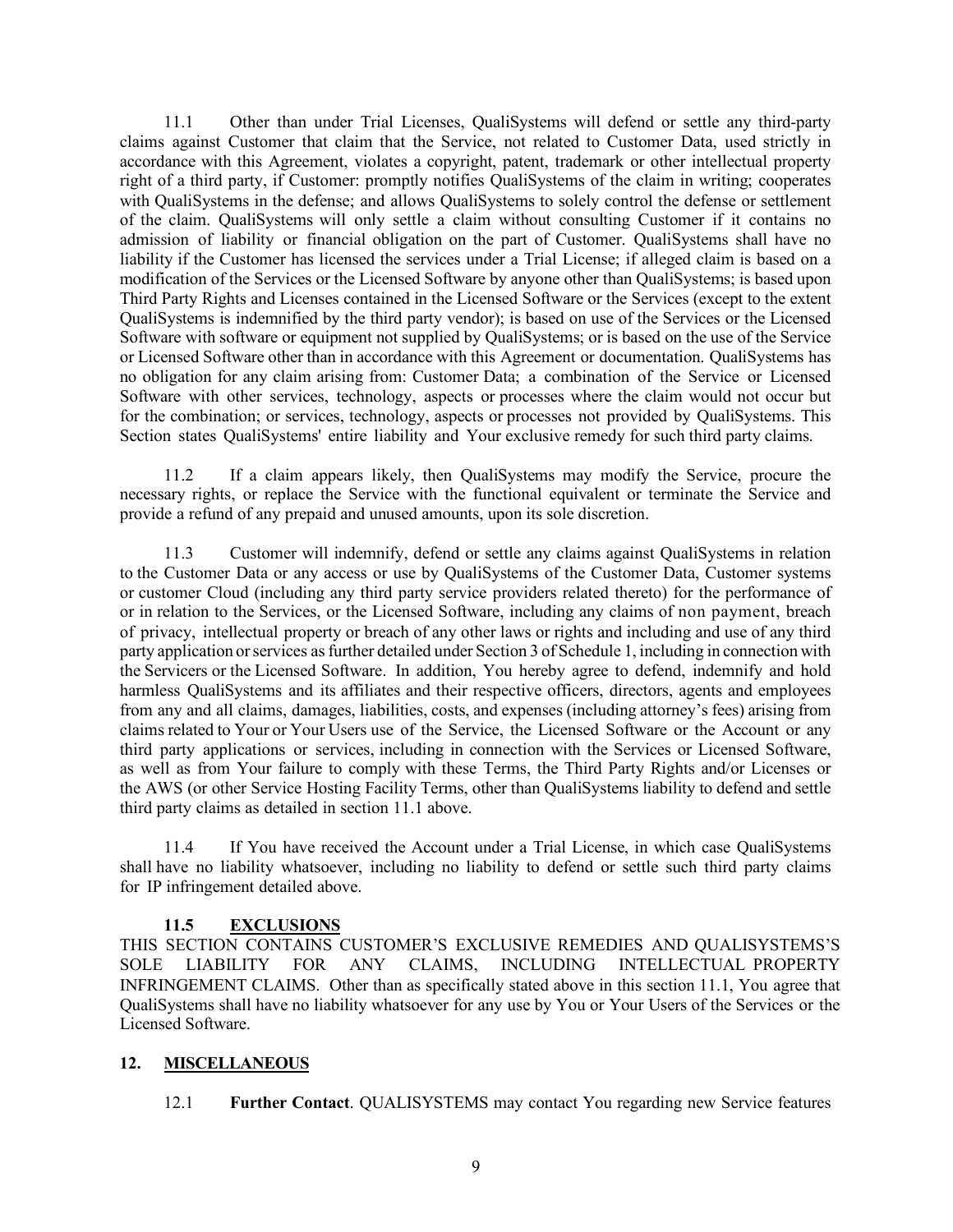and offerings, including by way of email or any format QualiSystems sees appropriate.

12.2 **Money Damages Insufficient.** Any breach by a party of this agreement or violation of the other party's intellectual property rights could cause irreparable injury or harm to the other party. The other party may seek a court order to stop any breach or avoid any future breach.

12.3 **Entire Agreement and Changes.** This agreement and each order constitute the entire agreement between the parties, and supersede all prior or contemporaneous negotiations, agreements and representations, whether oral or written, related to this subject matter. Neither party is relying on any representation concerning this subject matter, oral or written, not included in this agreement. No representation, promise or inducement not included in this agreement is binding. No modification of this agreement is effective unless both parties sign it or agree to it as part of an online electronic process, and no waiver is effective unless the party waiving the right signs a waiver in writing.

12.4 **No Assignment.** Customer may not assign or transfer this agreement or an order in any way or manner including to a third party. QualiSystems has no limitation on assignment or transfer of this Agreement.

12.5 **Independent Contractors.** The parties are independent contractors with respect to each other.

12.6 **Enforceability and Force Majeure.** If any term of this agreement is invalid or unenforceable, the other terms remain in effect. Except for the payment of monies, neither party is liable for events beyond their reasonable control, including without limitation, force majeure events.

12.7 **No Additional Terms.** QualiSystems rejects additional or conflicting terms of any Customer form or purchasing document.

12.8 **Order of Precedence.** If there is an inconsistency between this agreement and a purchase order, the purchase order prevails.

12.9 **Survival of Terms and no CISG.** Any terms that by their nature survive termination or expiration of this agreement, will survive. The UN Convention on Contracts for the International Sale of Goods does not apply.

12.10 **Export Control.** Each party must comply with the export control laws of the United States and other applicable countries.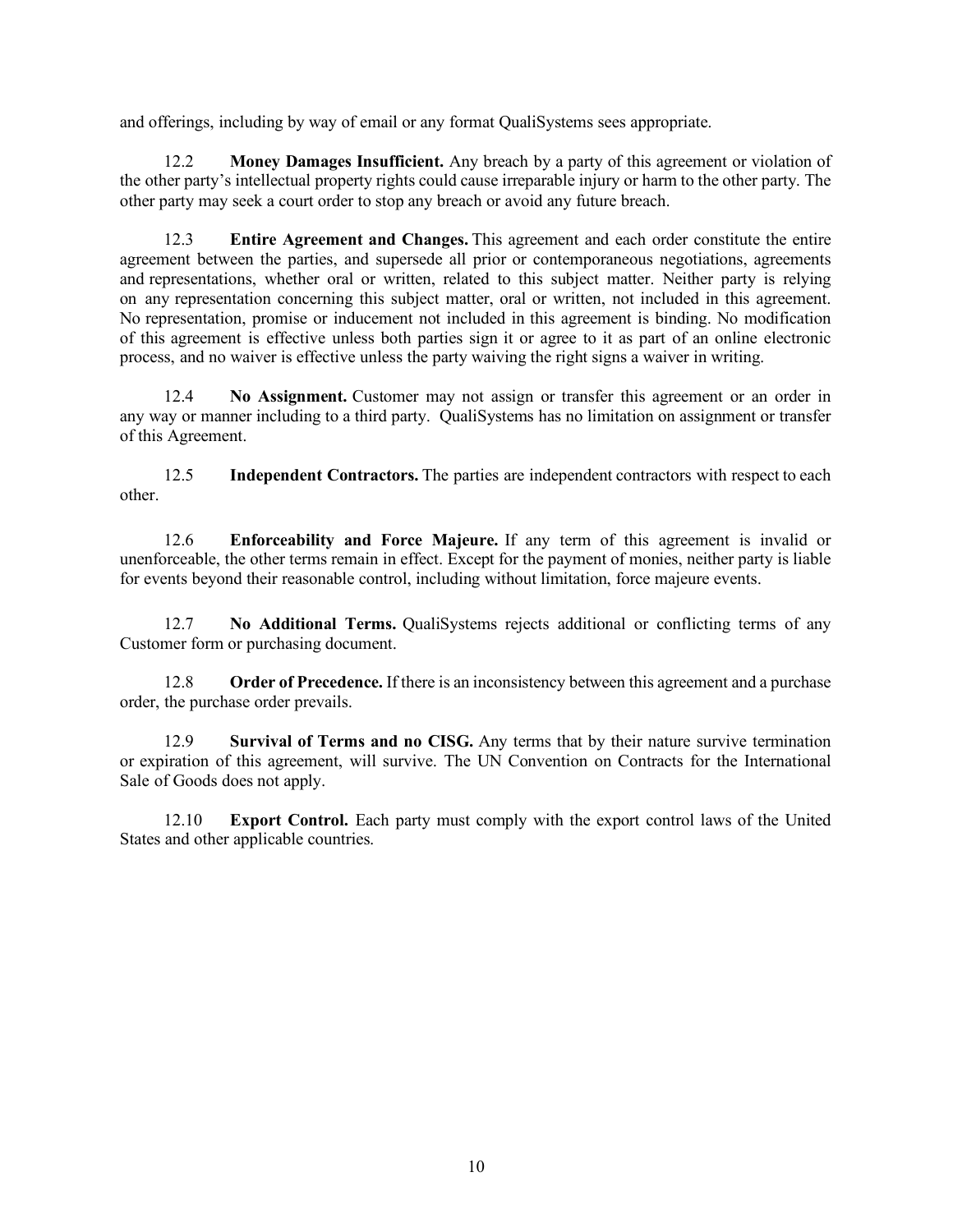## **Schedule 1 – QUALISYSTEMS Service Agreement**

**"Account"** an account set up for Customer for use with the Services

**"Third-Party Components"** means components and software products that are an integral part of the Service but are owned or licensed by third parties, including but not limited to those listed on the Third Party Rights and/or Licenses.

**"Users"** means Your employees, representatives, consultants, contractors, agents who You have authorized to use the Service only for Your internal business needs and Your sole benefit (and at Your sole liability) subject to the terms of the Agreement and this Service Agreement as a result of a subscription having been purchased or a Trial License having been activated, and Your account administrator adding in such specific users, which have been supplied user identifications and passwords by You (or by QualiSystems). Each User shall use the Service, subject to the terms of the Agreement, this Service Agreement and any specific limitation or exclusion of use detailed under http://quali.com/legal ("**Usage Restriction**"), which may be changed from time to time by written notification to Customer.

## **1. Account Setup**

- (a) In order to make use of the Services You will be required to register and have an account opened ("**Account**"). You will be requested to provide certain mandatory information, including among other things, Your full name, email, company name, address, country, phone number ("**Registration Data**"). Once You signup online by self registration, or through a QualiSystems' sale representative, QualiSystems will set up initial access to the Services through Your Account on Your behalf (or set up by You in case of self registration). You agree to provide true, accurate, current and complete Registration Data as prompted by the registration process and to maintain the security and confidentiality of your user name and password and any other security or access information used by You to access Account. You agree that Your password shall be non-transferable. You further agree not to impersonate another person in Your use of the Account. You shall designate a person on Your behalf to act as Account administrator for purpose of managing and overlooking the Account, including adding or erasing Users. After initial set up by QualiSystems, all Accounts shall be fully managed by You. You will access the Services through Your Account.
- (b) As part of the setup process, QualiSystems will initiate some service/s on Your hosting facility for use of Customer Cloud environments and/or services, which is required in order to enable the Service. You are required to enable such set up process. In addition, use of such hosting facility Customer Cloud environments and/or services, are usually charged for by the hosting facility and You shall be solely liable to maintain and pay hosting facility all charges required by such hosting facility for such set up process, including for such time period before QualiSystems starts to provide the Services themselves.
- (c) You (i) are responsible for all activities occurring under Your Accounts; (ii) are responsible for the content of all Customer Data; (iii) shall use commercially reasonable efforts to prevent unauthorized access to, or use of, the Account and the Service, and shall notify QualiSystems promptly of any such unauthorized use You become aware of; (iv) shall comply with all applicable local, state, federal and foreign laws and regulations in using the Account and/or the Services and (v) be solely liable to maintain and pay hosting facility all charges required by such hosting facility for use of Customer Cloud environments and/or services for purpose of Services herein, including by Customer or by QualiSystems (which are in addition to any charges QualiSystems may charge for the Service).
- (d) Customer shall use the Account and the Service as specifically defined in the Agreement,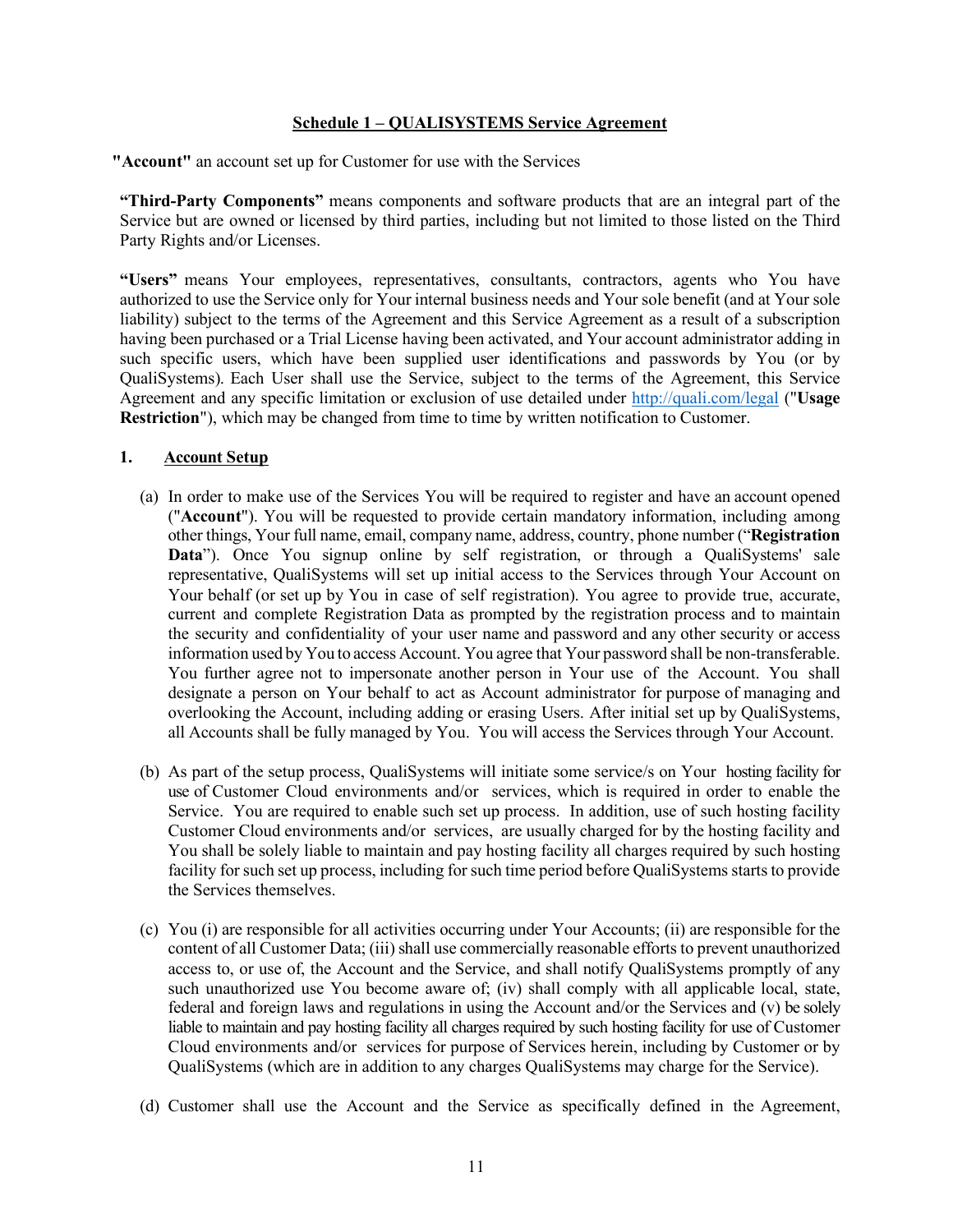including any use limitations set forth therein or under http://quali.com/legal ("**Usage Restriction**"), which may be changed from time to time by written notification to Customer, and solely for Your internal business purposes, and Customer shall not (and shall procure that each authorized User does not) do any of the following, except as expressly permitted by this Agreement shall not: (i) license, sublicense, sell, resell, rent, lease, transfer, assign, distribute, publicly perform, display or communicate, frame, mirror, link, use in a time share, host , outsourcing, or service bureau environment or otherwise commercially exploit or make the Account or the Service available to any third party, other than to Users to be used strictly according to the terms of this Agreement; (ii) send spam or otherwise duplicative or unsolicited messages in violation of applicable laws; (iii) send or store infringing, obscene, threatening, libelous, or otherwise unlawful ortortiousmaterial, includingmaterial that is harmful to children or violates third party privacy rights, including as part of your Customer Data; (iv) send or store viruses, worms, time bombs, Trojan horses and other harmful or malicious code, files, scripts, agents or programs, including as part of Your Customer Data; (v) interfere with or disrupt the integrity or performance of the Account or the Service or the data contained therein; (vi) attempt to gain unauthorized access to the Account orthe Service or its related systems or network; : (vii) copy any functions, features, or graphics of the Service or the Licensed Software; (viii) modify, alter, adapt, arrange, or translate the Service or the Licensed Software; (ix**)**decompile, disassemble, reverse engineer, or otherwise attempt to discover the source code or non- literal aspects of, the Service or Licensed Software; (x) remove, alter, or conceal, in whole or in part, any copyright, trademark, or other proprietary notices displayed or contained on or in the Service or Licensed Software; (xi) circumvent, disable or otherwise interfere with security-related or technical features or protocols of the Service or Licensed Software, such as features that restrict or monitor access or use thereof; (xii) make a derivative work of the Service or Licensed Software, or use them to develop any service or product that is the same as (or substantially similar to) the Service or Licensed Software; (xiii) take any action that imposes or may impose (as determined in QualiSystems sole discretion) an unreasonable or disproportionately large load on the servers, network, bandwidth, or other cloud infrastructure which operate or support the Service or Licensed Software, or otherwise systematically abuse or disrupt the integrity of such servers, network, bandwidth, or infrastructure; and/or (xiv) use the Service or Licensed Software to infringe, misappropriate or violate any third party's intellectual property rights, moral rights, privacy or other personal right, or any applicable law or regulation; or (xv) copy any ideas, features, functions or graphics of the Service or the Licensed Software.

- (e) You understand that QualiSystems' obligations hereunder cannot be met without access to Your systems, Cloud and Customer Data solely for the purpose of providing the Services. You therefore agree to maintain and separately pay as required by applicable hosting facility (in addition to any payments to be made to QualiSystems for the Services) for all such systems, Cloud and Customer Data as needed and provide QualiSystems such needed access for purpose of enabling it to fulfill its obligation and rights under this Agreement, including supporting Your Account and providing all Services as an integral part of the Data License under the Agreement.
- (f) QualiSystems or anyone on its behalf will not access Your systems or Cloud, except as necessary to maintain and/or provide its obligations and rights under this Agreement including as necessary to support Your Account or provide the Services (as well as to have the Services reviewed and tested by third party advisors or auditors, including to ensure internal procedures, privacy, security and availability)or as necessary to comply with the law or a binding order of a governmental body. Such access by QualiSystems or on its behalf shall in no way change QualiSystems limited liabilities and disclaimers under this Agreement and all use of the Account shall remain at Your sole and exclusive liability as detailed herein and You shall remain fully liable for any such use by QualiSystems or on its behalf, including all payments required to be made to the applicable hosting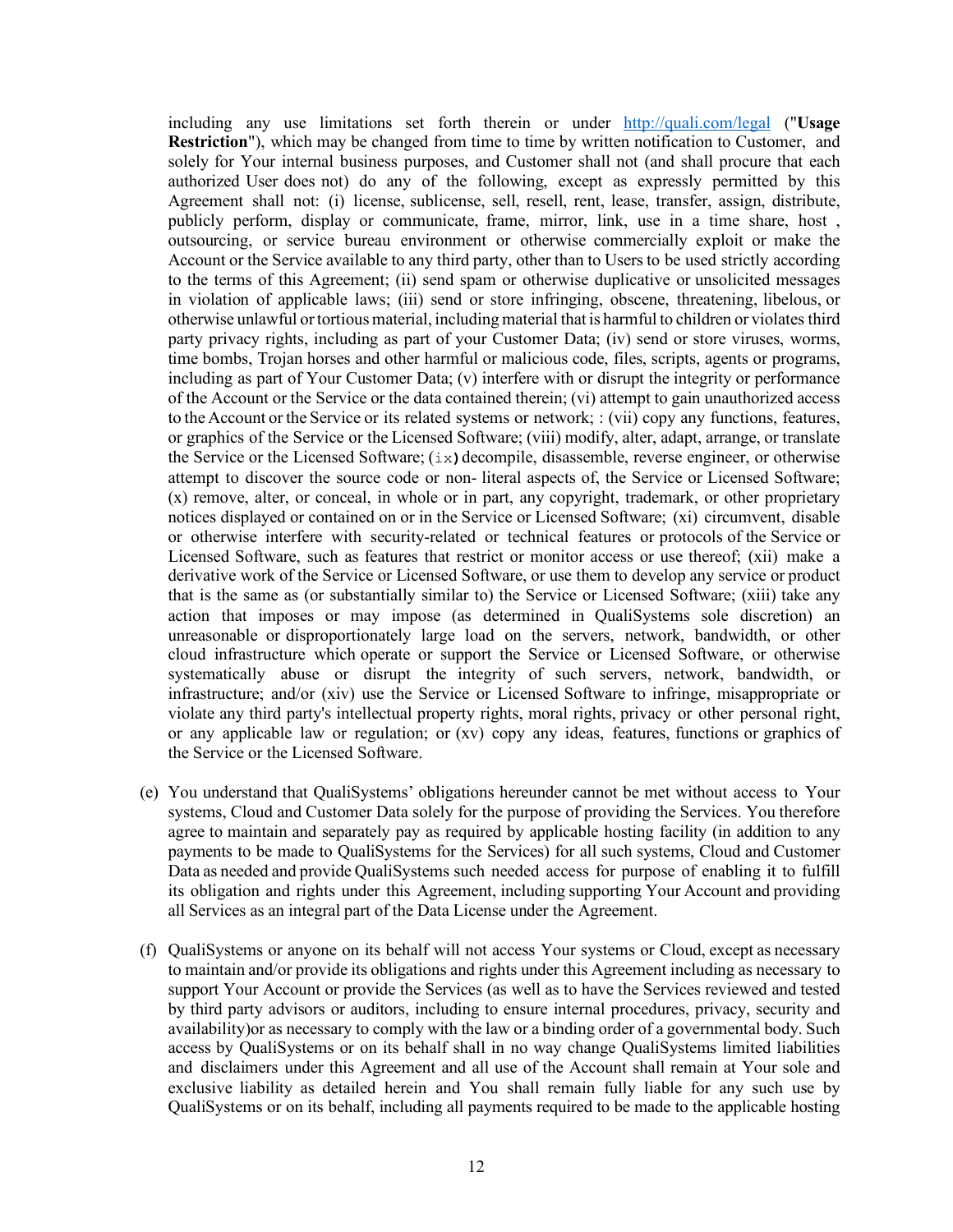facility.

## **2. PRIVACY AND CONSENT**

2.1 **Privacy**. QualiSystems will use any Personal Information that You may provide QualiSystems (including through the Customer Data), that You may upload onto the Licensed Software or through the Account or Services or that QualiSystems may collect or obtain in connection with the Services**,** as well as to have the Services reviewed and tested by third party advisors or auditors, including to ensure internal procedures, security, availability and privacy, and in relation to QualiSystems Support Services or Professional Services (if applicable) and in accordance with QualiSystems Privacy Policy which is available at http://quali.com/legal ("**Privacy Policy**"), and You agree that QualiSystems may do so. Notwithstanding, You are aware that You are not legally obligated to provide QualiSystems Personal Information, and You hereby confirm that providing QualiSystems Personal Information is at Your own free will. In those cases where it should become applicable, You should request from QualiSystems their Data Processing Agreement to be signed by You.

2.2 Subject to QualiSystems' Privacy Policy at http://quali.com/legal, You hereby acknowledge and accept that QualiSystems shall be entitled to make use of the Registration Data, Customer Data, and Data in Your Account or any other Personal Information for the purposes detailed in the Agreement and this Schedule as well as for the purpose of sending QualiSystems newsletters, marketing and promotional material, use instructions, registration and other instructions or answer to your questions and specifically opt in to receiving such information.

- (a) Choice. At all times, You may choose whether or not to provide or disclose Personal Information. If you choose not to provide mandatory Personal Information, You may be unable to access certain options, programs, offers, and services that involve QualiSystems interaction with You, including but not limited to the Services or Your Account
- (b) Opting Out. You may choose not to receive future promotional, advertising, or other Servicerelated emails from QualiSystems by selecting an unsubscribe link at the bottom of each email that QualiSystems sends. Please note that even if You opt out of receiving the foregoing emails, QualiSystems may still send You a response to any service questions, Your use of the Services or the Account, "Contact Us" request as well as administrative emails (for example, in connection with a password reset request) that are necessary to facilitate Your use of the services or the Account

2.3 **Data Transfer**. As detailed in the Privacy Policy, this Agreement and in this Schedule, making use of such Services, including in such hosted and Cloud environment means that You are aware and you expressly, freely, affirmatively and unequivocally consent that QualiSystems may expose and/or transfer your information and Your Customer Data, including your Personal Information, and process it on servers outside your country of residence and outside of the European Economic Area / European Union, including on the Service Hosting Facility (as defined in the Agreement) servers anywhere in the world including in Europe, England or United States and QualiSystems may engage third parties to perform necessary business functions on its behalf, such as by outside contractors or service providers (e.g. hosting company, data servers, storage facilities, consultants, advisors, auditors) for example, in connection with , having the Services reviewed and tested by third party advisors or auditors, including to ensure internal procedures, security and availability, communications to You, Users, data storage facilities, and other aspects of the Services or the Account operations. If it is necessary for the performance of their duties, these third parties may be exposed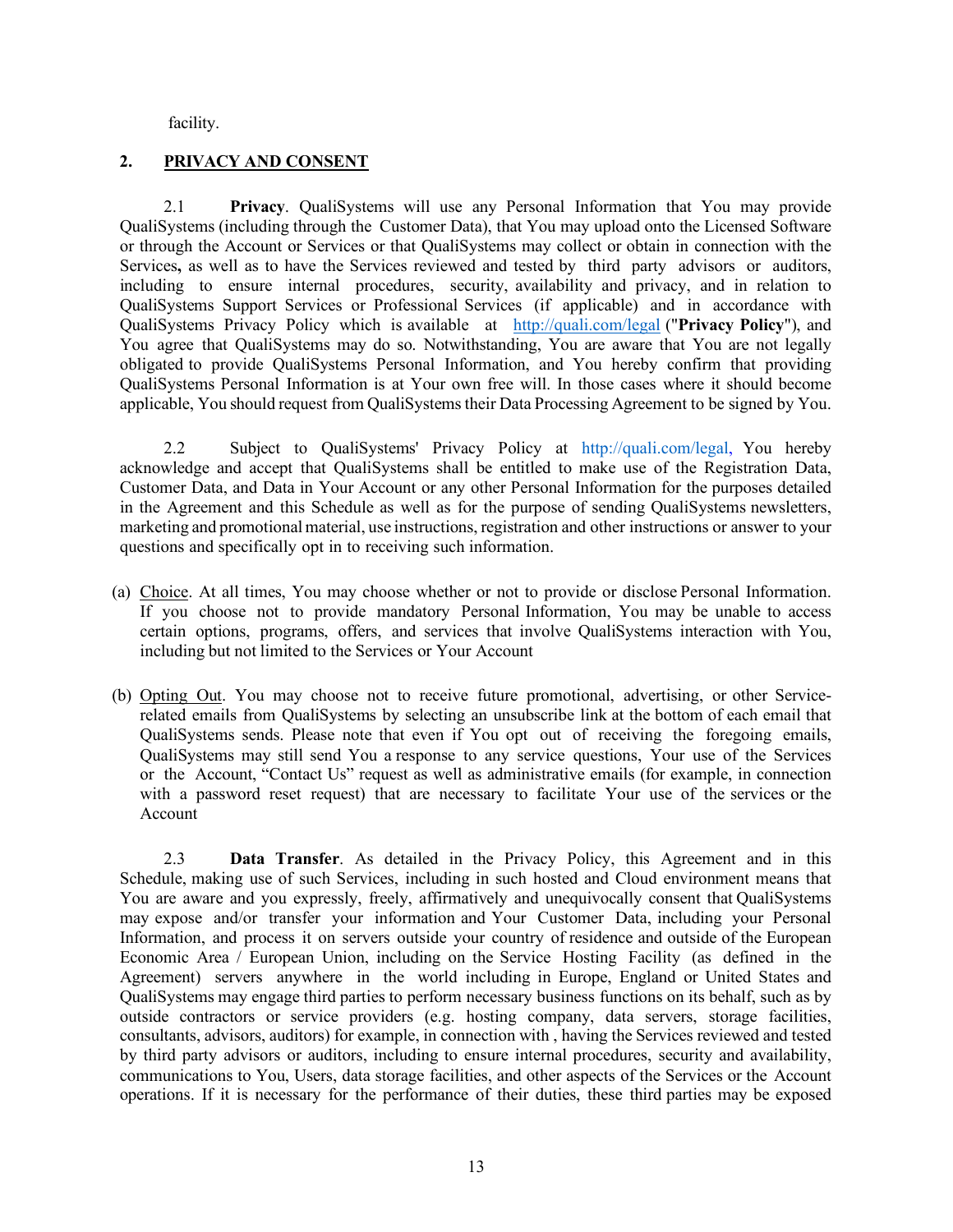to receive, be transferred and/or have access to Your information, Customer Data, Your Personal Information and Your Confidential Information. These third parties are required not to use any information for any purpose other than to provide services to QualiSystems or to Customer on QualiSystems behalf. They are also required to protect the information with adequate reasonable security measures. Your information, Customer Data and Personal Information may be exposed, transferred in and out of, stored, maintained, and processed in and out of anywhere in the world including Europe, England or United States or in and out of other countries, including where You are located, where You access or use the services from or where QualiSystems has facilities or where QualiSystems has engaged a service provider. This exposure, storage, maintenance or processing will be performed under privacy and security laws and standards that may not be as protective as those in Your jurisdiction. Your use of the Services and Account is an affirmative and complete consent to such exposure, transfer and storing, including outside of your territory and to anywhere in the world including Europe, England or United States. If You have any concern about the above, do not make use of the Services or the Account, provide QualiSystems with such Personal Information, Customer Data, or upload onto the Account, Licensed Software or Services any Personal Information. For full detail of QualiSystems use of Private Information please see QualiSystems Privacy Policy at http://quali.com/legal. Additionally, to the extent that any Personal Information is collected, stored or transferred You hereby represents that You have has received any required consents from the data subjects for use and for the purpose for which this Personal Information is exposed, collected, stored or transferred, including by informing the data subjects the following, among others, as required under any applicable law, including any applicable privacy laws.

BY AGREEING TO THE TERMS YOU ACCEPT AND ACKNOWLEDGE THAT YOU ARE NOT ALLOWED, AND IT IS EXPLICITLY PROHIBITED BY QUALISYSTEMS THAT YOU UPLOAD ANY PERSONAL INFORMATION TO THE SERVICES OR ACCOUNT UNDER THIS AGREEMENT.

## **3. Third-Party Providers**

3.1 The Service includes embedded third party components which are licensed to you as part of QualiSystems Service and under such third party specific license terms and copyright notices located at http://quali.com/legal titled THIRD PARTY COPYRIGHT NOTICES ("**Third Party Rights and/or Licenses"** as applicable"). Those license terms will prevail over any license terms contained herein.

3.2 **Integration with Third-Party Applications or Services.** The Services and/or Licensed Software may enable You to integrate with third party services or applications and those integrations shall be at Your sole and exclusive responsibility and liability and are in no way or manner under the liability of QualiSystems, including liability of QualiSystems to how such applications or services shall effect the Services, Licensed Software or Your ability or inability to use them, even if recommended, linked through or found thorough QualiSystems, its website, products or services, its documentation, by its representatives, etc.. Such third party services or applications are standalone and follow their own licenses and guidelines which You undertake to abide by. Among other things, such services or applications will or may be (i) getting information from QualiSystems and QualiSystems Services or Licensed Software or controlling QualiSystems services or Licensed Software either via a dedicated plugin or API, in which cases such third party applications these applications must be authorized by You to access the Services or Licensed Software and/or (ii) accessed by the Services or Licensed Software to pull data required for the Service, in which case You should authorize the Service or Licensed Software to access the third party application or service. If You install or enable third-party services or application for use with the Service or the Licensed Software, You acknowledge that QualiSystems may allow providers of those third-party applications or components to access Customer